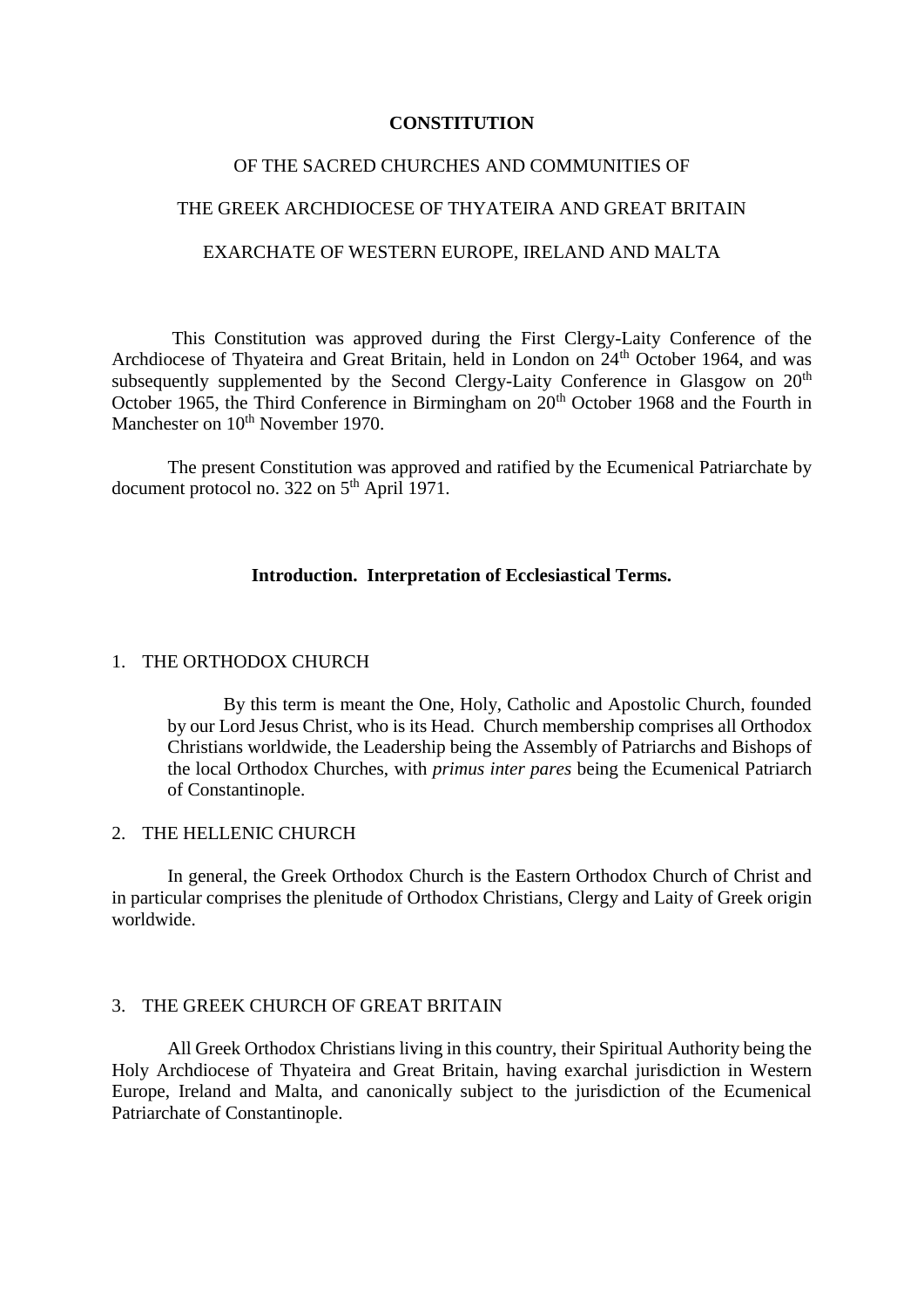#### 4. THE MEMBERS

Members of the Orthodox Church are generally deemed to be all baptised Christians, living according to its Sacramental life and who observe the faith, provisions and Sacred Canons of this Church.

Members of the Greek Church of Great Britain are all Greek Orthodox Christians who are subject to the spiritual leadership of the Archdiocese of Thyateira and Great Britain and those living in the countries of its Exarchate and who are devoted, faithful and active participants in Greek Orthodox worship and the Organisation and Management of the Archdiocese and of its local Communities, morally and materially assisting the Archdiocese and the Holy Churches and practising the faith and holy traditions of Orthodoxy and abiding by the decisions of the Clergy-Laity Conferences of the Greek Communities of the Archdiocese of Thyateira and Great Britain.

### 5. THE COMMUNITY

All Greek Orthodox Christians in a city or part of a city, who are subject to the Spiritual Leadership of the Holy Archdiocese of Thyateira and Great Britain, and who are ministered to by a canonical Priest or Priests and served by an Administrative Council representing the Laity for the management of Community affairs. The Council is elected by virtue of the Constitution of the Communities of this Holy Archdiocese.

#### 6. THE PARISH

The organised body of Greek Orthodox Christians residing in a city or a region, subject to the Spiritual Leadership of the Holy Archdiocese of Thyateira and Great Britain and ministered to by a canonical Priest sent periodically by the Archdiocese or by a neighbouring Community, and served by a Council elected by virtue of the Constitution of the Communities of this Holy Archdiocese.

### 7. THE CLERGY-LAITY CONFERENCE

The Supreme Governing Body of the Communities and Parishes of the Holy Archdiocese of Thyateira and Great Britain, convened every two years by the Archbishop who serves as its canonical Chairman.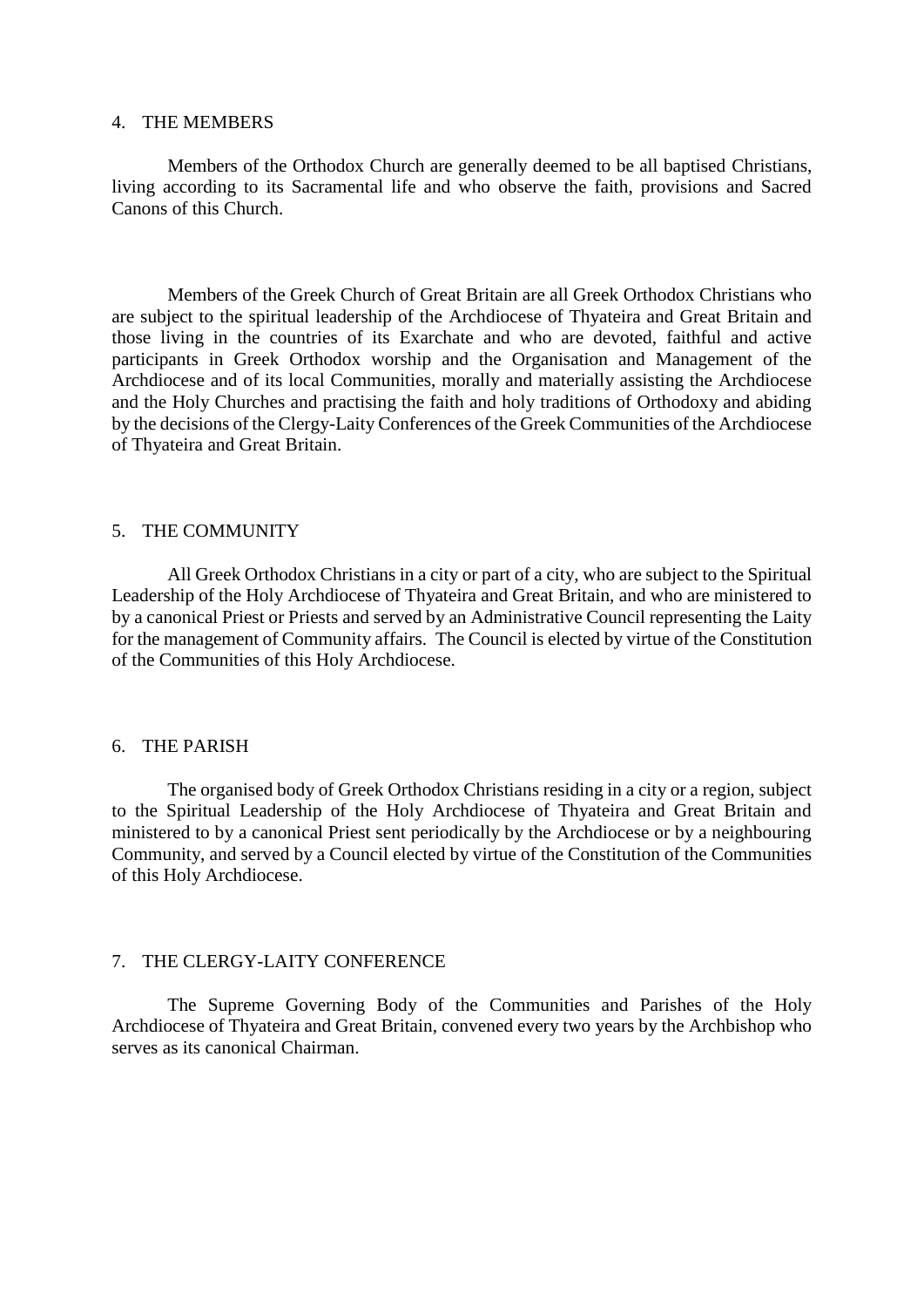#### 8. THE COMMUNITY GENERAL MEETING

The officially convened meeting of members of a Community called upon to consider and decide upon Community matters, convened by the Administrative Council, chaired by the Chairman of the Community, the proceedings of which are opened with a prayer and the workings of which are supervised by the priest-in-charge of the Community.

# 9. THE CENTRAL EDUCATIONAL COUNCIL

The body of Community and School Committee representatives based in the Holy Archdiocese, working under the Chairmanship of the Archbishop for the advancement and furthering of Greek Education in Great Britain.

## 10. THE CENTRAL COMMITTEE OF SUNDAY SCHOOLS

The body based in the Holy Archdiocese for the study and advancement of catechism in Great Britain, chaired by the Archbishop or his representative.

# 11. THE CENTRAL COUNCIL OF THE BENEVOLENT SISTERHOODS

The body of Ladies based in the Holy Archdiocese of Thyateira and Great Britain is known as the Greek Orthodox Charity Organisation, and is represented locally by Ladies' Auxiliary Committees, for the study of matters concerning Social Welfare and for the organisation of charity and benevolence, chaired by the Archbishop for the time-being.

#### 12. THE CENTRAL COMMITTEE OF GREEK ORTHODOX YOUTH

The body based in the Holy Archdiocese of Thyateira and Great Britain, chaired by a representative of the Archbishop, consisting of representatives of organised local Youth groups whose objective is to establish local branches so as to safeguard and promote the Holy traditions of the Greek Orthodox Church.

### 13. THE FINANCE COMMITTEE OF THE ARCHDIOCESE

The body of Greek Orthodox Christians, elected by the Archbishop in consultation with the members of the Board of Trustees (the TRUST), chaired by the Archbishop, representing the Communities, associations and businesses of the Greek Orthodox population, with a view to considering and deciding upon the financial affairs of the Archdiocese and to manage its assets. All the Archdiocese's moveable or immoveable property is legally registered in their name.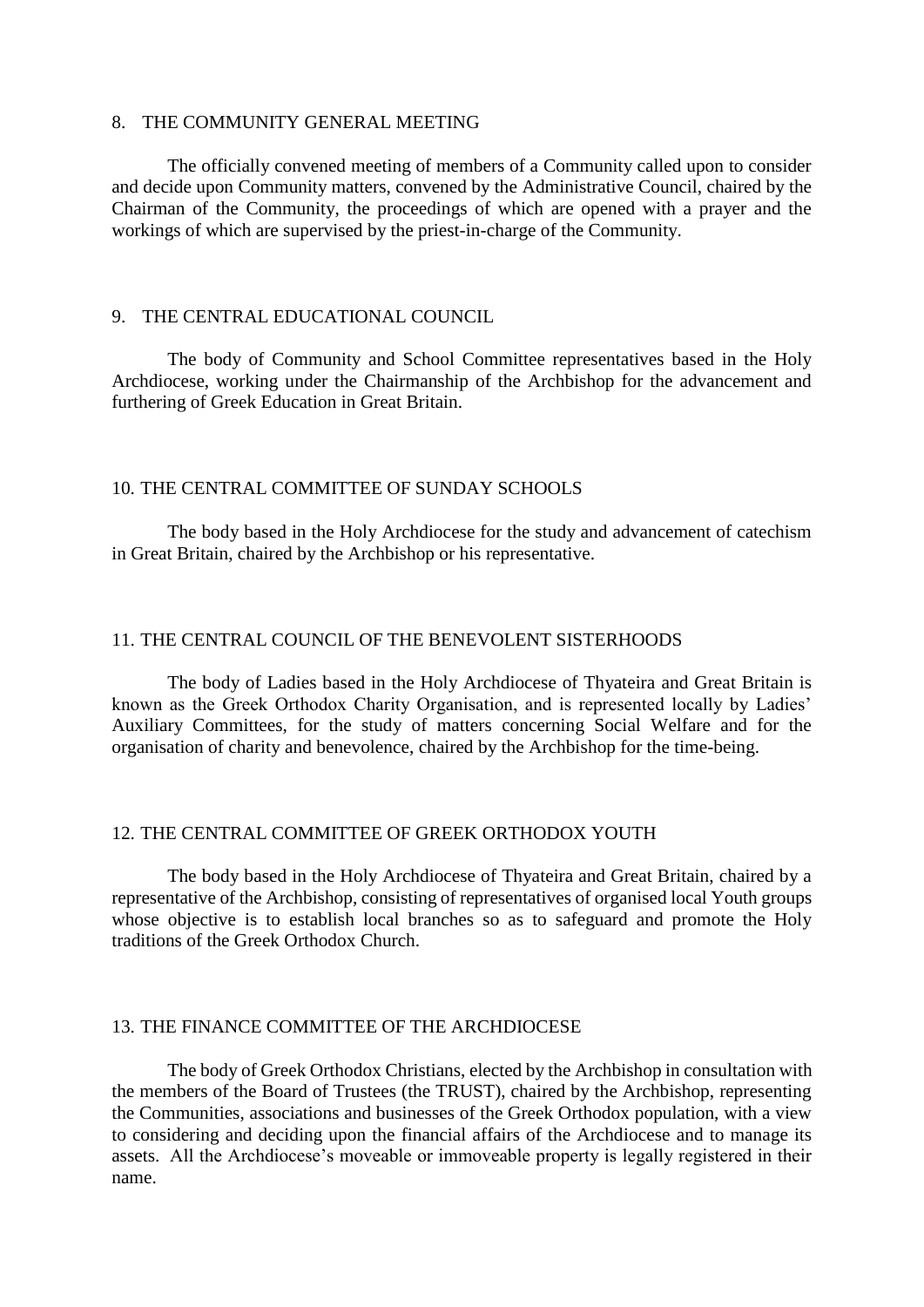#### 14. THE ARCHBISHOP'S COUNCIL

The body of Greek Orthodox Christians appointed by the Archbishop acting as Chairman, in which the Clergy and Laity are represented, in order to manage the Archdiocese's current financial, social and logistical services. Appointment to the Council is made by the Archbishop for the time-being in consultation with the members of the Archdiocesan Board of Trustees.

## 15. THE SPIRITUAL COURT

The body functioning within the Holy Archdiocese of Thyateira, examining spiritual cases of Family Law and other instances relating to the religious and general life of Clergy and Laity.

# 16. THE BOARD OF TRUSTEES (THE TRUSTEES)

This term signifies the Christians appointed by the General Meeting in consultation with the Holy Archdiocese in whose name the moveable or immoveable property of the Communities is registered, as applicable in Great Britain.

## 17. THE COMMUNITY ADMINISTRATIVE COUNCIL

The Administrative Body of a Community, comprising law-abiding members who are pious and dedicated to the ecclesiastical traditions of the Nation of Greek Orthodox Christians, elected every two years from the list of ordinary members called upon to manage Community affairs and to promote Community aims.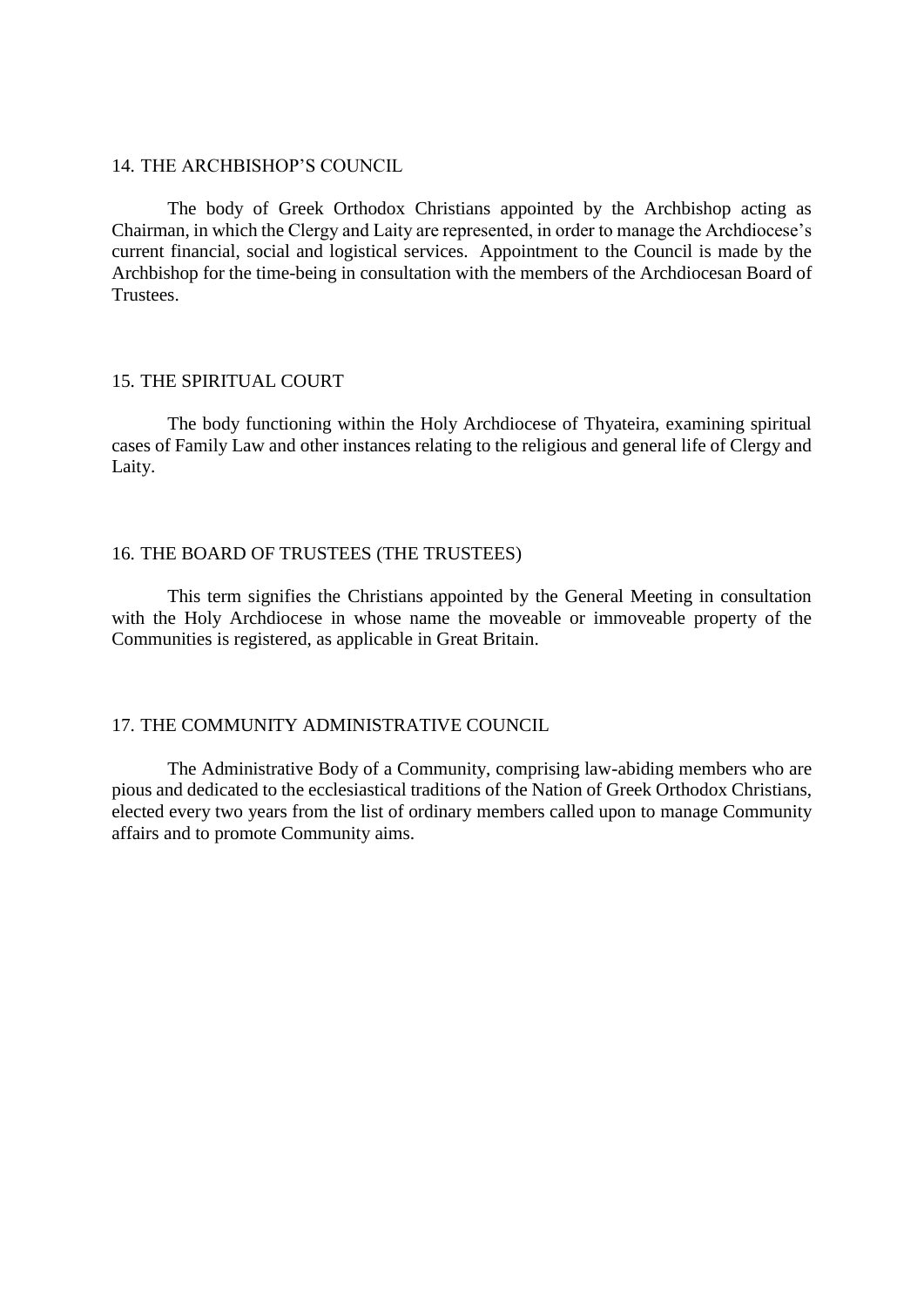# **FUNDAMENTAL ARTICLES OF THE CONSTITUTION**

## ARTICLE ONE

### **"Name and Aims of the Community"**

The name of the Community is: THE GREEK ORTHODOX COMMUNITY OF St ATHANASIOS CAMBRIDGE.

### THE AIMS OF THE COMMUNITY ARE AS FOLLOWS:

1. The safeguarding and propagation of the Orthodox Christian Faith and Tradition, as encapsulated in the Holy Scriptures, as interpreted by the Seven Ecumenical Councils and Local Councils endorsed by them, as preserved and taught in the usage of the Great Church of Christ, the Ecumenical Patriarchate in Constantinople.

2. The preservation of the original language of the Gospels during Divine Worship and also in the ecclesiastical life of the faithful; and the ministering to the People through valid divine services celebrated according to the Rites of the Great Church by Canonical Priests and through sermons, catechism and language Schools.

3. The establishment of Holy Churches for the worship of the Triune God and of Schools for the provision of Greek Orthodox Education.

4. The initiation into the Orthodox Faith by Baptism or Chrismation of all persons who freely decide and earnestly desire to be admitted into the Orthodox Faith, in order to live according to the spiritual and moral teachings of this Faith.

5. The charitable provision for those who are in need of protection and support and medical care, at the same time for the provision of the burial of impoverished brothers and sisters who have reposed in the Lord.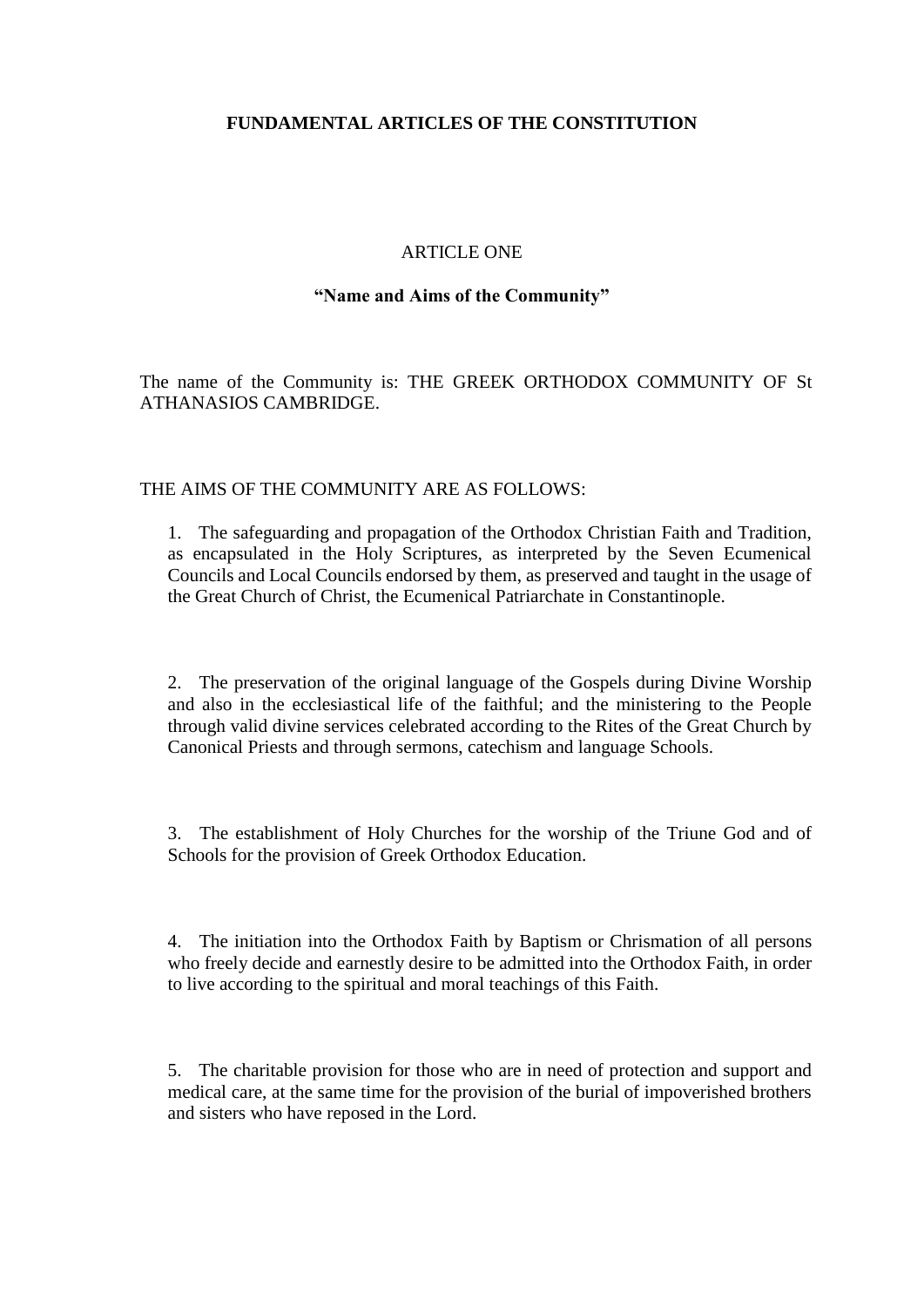# ARTICLE TWO

# **"Ecclesiastical Authority"**

1. The Ecclesiastical Authority of the Greek Orthodox Community of St ATHANASIOS CAMBRIDGE is the Greek Orthodox Archdiocese of Thyateira and Great Britain, subject canonically to the jurisdiction of the Ecumenical Patriarchate of Constantinople.

2. The Community participates in the decisions of the Clergy-Laity Conferences of the Archdiocese of Thyateira and Great Britain by means of its representatives and complies with such decisions. Each Community is entitled to one vote.

3. Every year the Community submits its annual report and a budget to the Archdiocese and fully collaborates with the representative of the Archdiocesan Auditing Committee during the examination and inspection of its account books.

4. It seeks the help and guidance of the Holy Archdiocese of Thyateira and Great Britain on all matters and discusses with it what has been suggested.

5. It makes an annual contribution to the Archdiocese of a sum which is agreed by the Administrative Council through a vote, pursuant to the decisions of the Clergy-Laity Conferences.

# ARTICLE THREE

# **"Members"**

1. Members of the Community are all baptised Greek Christians having completed their  $20<sup>th</sup>$ year who respect the Community's Constitution and believe in and live the Faith of the Greek Orthodox Church and who pay their annual subscription to the Community. Members are also invited to make a voluntary annual contribution to the Holy Archdiocese of one pound.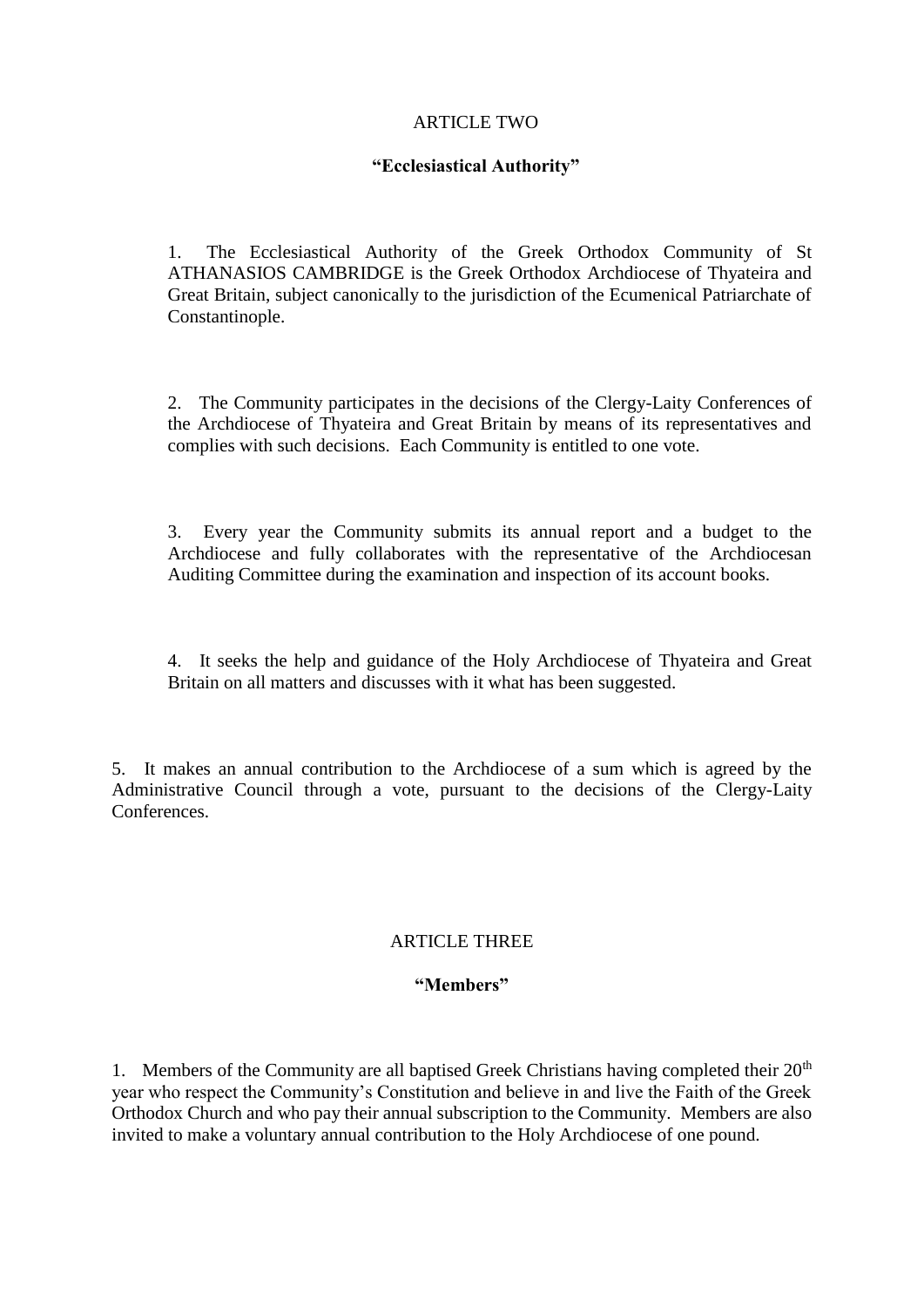2. Spouses (whether male or female) of Orthodox Christian Greeks of non-Greek origin and unmarried individuals of non-Greek origin may become members of the Community provided that they have been received into the Orthodox Church through Baptism or Chrismation, after attending Catechism classes and provided that they abide by the Community's Constitution.

3. No person of Greek or non-Greek origin shall become a member of the Community if (s)he does not belong to the Greek Orthodox Church or if (s)he belongs to a Church or a Community that is not a member of the Greek Archdiocese of Thyateira and Great Britain or if (s)he belongs to another Christian denomination or to a subversive or atheist organisation.

4. New members having paid their annual subscription to the Community six months in advance of the elections are entitled to vote and to be elected to the Administrative Council of the Community. Existing members who have paid their contributions for the previous three years are entitled to vote and to be elected by virtue of renewing their subscription three months prior to the elections. One pound  $(E1)$  is forwarded to the Archdiocese for each member, which is collected together with the member's subscription to the Community.

# ARTICLE FOUR

# **"Priests"**

1. The priest-in-charge of the Community is appointed by the Archbishop in consultation with the Community's Administrative Council. Together they will decide on his remuneration as well as payment for any additional duties that may possibly occur. The priest-in-charge shall be educated in Theology and have ecclesiastical experience. In addition, he shall:

2. Strictly comply with the provisions of the Constitution and the Ecclesiastical Canons.

If he is not a member of the Holy Archdiocese of Thyateira and Great Britain he shall be in possession of a Canonical Letter of Release.

He will officiate at the Divine Liturgy and administer the Holy Sacraments in accordance to the Ceremonial Provisions of the Ecumenical Patriarchate.

- He will preach the Divine Word.
- He will manage the Sunday School.
- Time permitting, he will teach at the Greek School.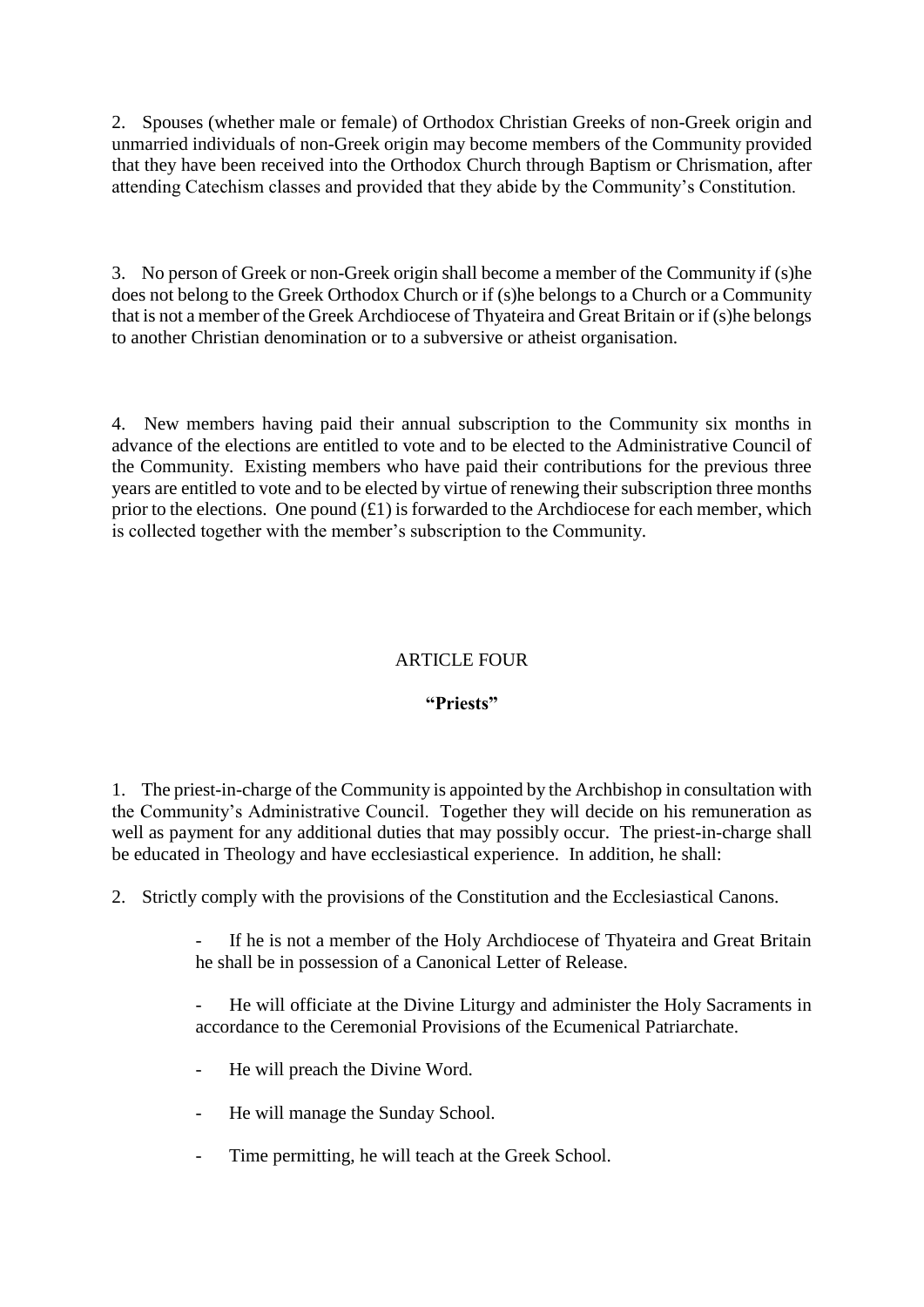- He will regulate all matters concerning the Divine Services.
- He will supervise the cleaning and good maintenance of the church.

He will safeguard the church's Holy Vessels and oversee their maintenance in a good condition.

He will undertake Registrar's duties by registering, in the appropriate books, all marriages, baptisms and funerals and issue the relevant certificates, which are certified by the Archdiocese.

He will correspond with the Archdiocese on all spiritual matters and co-sign all community documents issued by the Community's Office together with the President and Secretary of the Community.

3. In addition to the priest-in-charge, other priests holding the same qualifications may also be employed to concelebrate with him or on their own. On his instructions, they may also attend to urgent situations such as the administration of Holy Communion and the Sacrament of Baptism in an emergency.

- They may assist the priest-in-charge in delivering the sermon.
- They may assist in the organisation of Sunday schools.
- They may teach at the Greek school.
- They may refer to the Archdiocese and to the Community Council for any matter related to their service in the church.

During the Divine Liturgy, the priest-in-charge and his assistants shall commemorate the name of the current Archbishop of Thyateira and Great Britain. They shall also commemorate the names of the Kings of Greece and the Monarchs of Great Britain during the Litanies referred to as the "Eirinika" and Sacred Services. During the Great Entrance they shall only use the words "*May the Lord God remember you all …* ".

Cantors and sextons are answerable to the authority of the priest-in-charge and they shall faithfully and scrupulously obey his orders. They are appointed by the Administrative Council in consultation and agreement with the priest-in-charge. If deemed necessary the Administrative Council may order their dismissal after receiving a written report from the priest-in-charge co-signed by the assistants.

4. The priest-in-charge on account of his official rank shall represent the Archbishop in the Community and on its Council. In addition, for this reason he participates in Council meetings, without voting rights but with his opinions being recorded in the minutes of meetings.

5. During the execution of his duties, the priest-in-charge shall cooperate with the Council and shall contribute to the financial advancement of the Community, by teaching the congregation from the Pulpit and through Circulars reminding them to fulfil their financial obligations towards the Community. He shall undertake fundraising and shall maintain a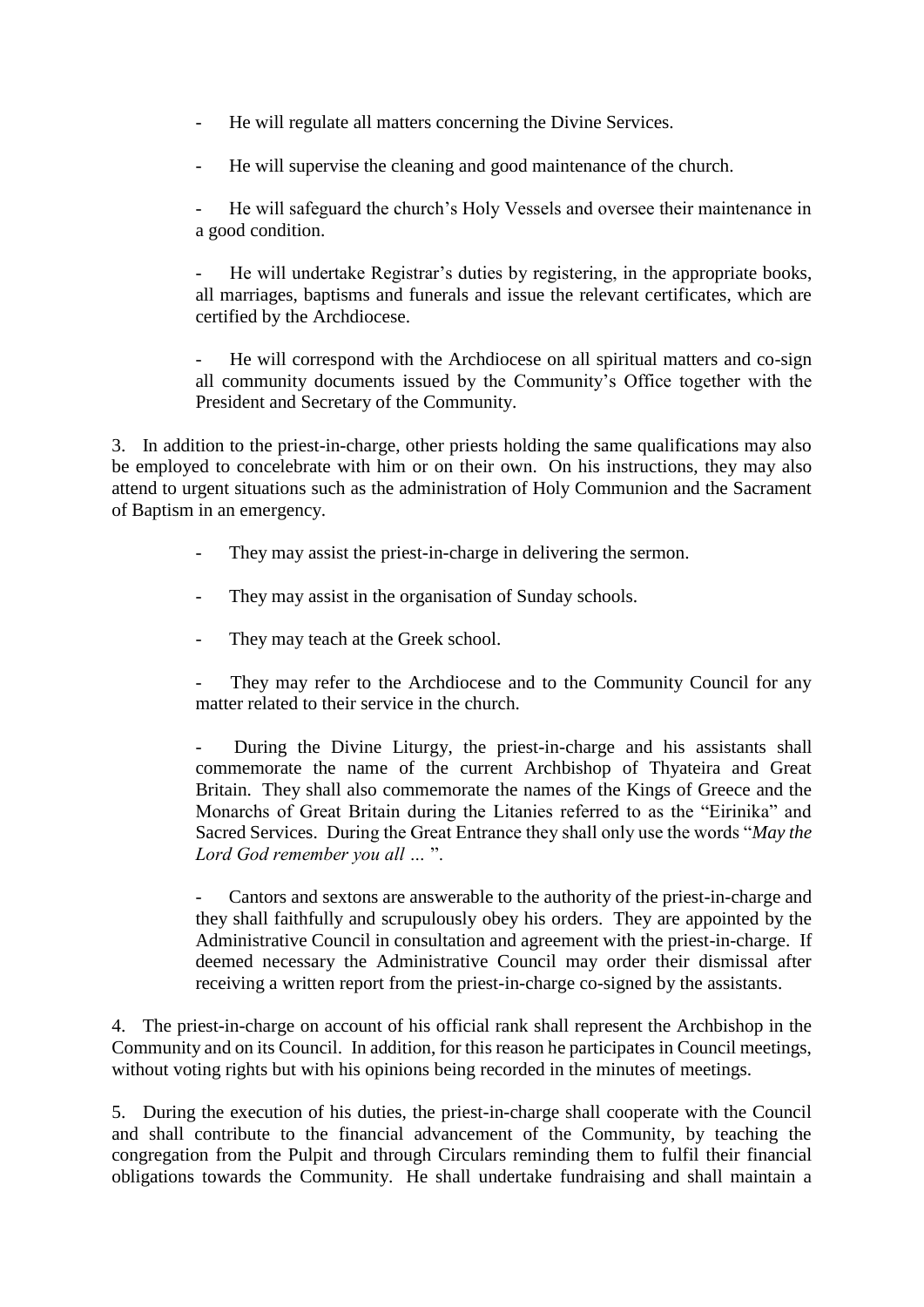register of Christians which is kept up-to-date for mailing purposes in order to send out Community letters and announcements.

6. It is not permitted for the priest-in-charge and his fellow priests to take leave of absence from the Community without the Council's agreement and the prior written permission of the Archdiocese.

- Upon being transferred, he shall deliver to his successor, by means of a document of conveyance, all the Holy Vessels and the Community registers, sending a copy of the same to the Holy Archdiocese.

- The priest-in-charge and his assistants are entitled to 30 days' leave for rest and refreshment on full pay, with the agreement of the Community's Administrative Council and written permission from the Archdiocese.

7. Disputes between the Administrative Council and the priest-in-charge of the Community are referred to the Archdiocese for resolution by means of a written report.

# ARTICLE FIVE

# **"Community Property"**

1. The Community has absolute ownership on all movable and immovable property belonging to it; property management is subject to State Laws.

2. Immovable property shall be registered in the names of certain fellow Hellenes who are TRUSTEES pursuant to the legal provisions of Great Britain, who hold the Community's property in trust. The Trustees are appointed by the Community's Administrative Council in consultation with the Archdiocese, being endorsed by the General Assembly of the Community.

In Malta and Ireland, registration of property is subject to the laws of the country.

3. The Administrative Council cannot buy, mortgage or transfer any landed property of the Community without the prior consideration of and examination by the Archdiocese and the General Meeting of the Community. Consent is given following a decision taken by two-thirds of the members present at the General Meeting. Members are notified in writing of the decision to sell 15 days prior to the General Meeting, by means of a letter setting out the items on the agenda, as well as the time and place of the Meeting.

4. In the case of the Community's dissolution, its property shall devolve to the Archdiocese on condition that it will be allocated to the strengthening of the nearest fully-functioning Greek Orthodox Community, after all local circumstances have been taken into consideration.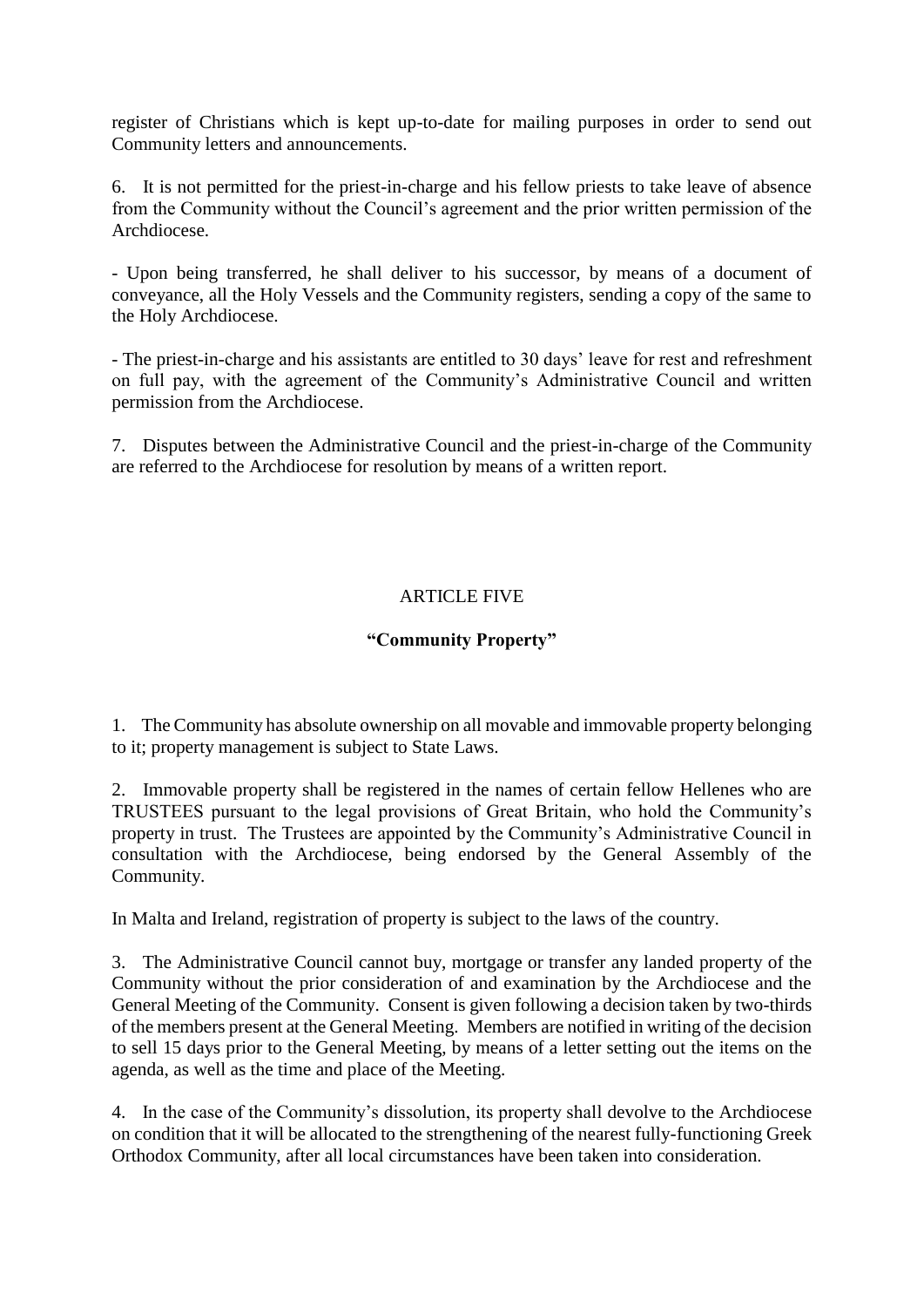5. In case of heresy, schism or a breakaway movement of the Community from the Body of the Holy Archdiocese of Thyateira and Great Britain, Community property shall pass to those members of the Community who remain faithful to Orthodoxy and united with the Ecumenical Patriarchate and the Archdiocese of Thyateira and Great Britain pertaining to it.

6. All monies and capital of the current account of the Community are deposited in the Bank and withdrawn by means of a cheque co-signed by the Chairman and the Treasurer, in order to cover the financial needs of the Community, i.e. salaries etc.

# **ARTICLE SIX**

# **"The Administrative Council"**

- 1. Community affairs will be managed by the Administrative Council of the same, which shall be comprised of not less than twelve (12) Greek Orthodox Christians. Eight (8) of these members shall be elected by members of the Community and four (4) by the Holy Archdiocese, the aim being to integrate the strengths of the Community. Elections will take place every second year on the second Sunday of December.
- 2. The Administrative Council's objective, in collaboration with the priest-in-charge, is to serve the aims of the Church. It convenes the General Meetings of the members of the Community and meets regularly (at least once a month) and in emergency session whenever the Chairman considers it essential, or following the recommendations of the priest-in-charge to the Council.
- 3. A quorum of the General Meeting is obtained when at least half of its members plus one are present at the opening and throughout each session.
- 4. The Administrative Council clarifies the register of members and this is posted in a suitable place, thirty days before the elections.
- 5. The Administrative Council may appoint special Committees selected from members of the Community as follows and in accordance with each Community's circumstances: a) School Committee, chaired by the Priest, or another person known for his erudition.
- b) Members' Committee, chaired by the Treasurer.
- c) Committee for Feast Days and Church Order, chaired by the Secretary. d) Community Matters and Public Relations Committee chaired by the Chairman or his appointee.
- 6. The Administrative Council collects the church's revenue and issues receipts in respect of any amount incoming to the Community Fund, such as from collections, Holy Rites, gifts, the sale of candles, legacies, etc. Payments are always made by bank cheque. A cheque is issued for Petty Cash which is cashed to cover sundries.
- 7. The Administrative Council regulates all matters that are not provided for by the Constitution and functions in general in whatsoever way the Community believes to be in its best interest. In the case of necessity, they are entitled to assume obligations beyond the limits of the Budget, up to the amount approved by the General Assembly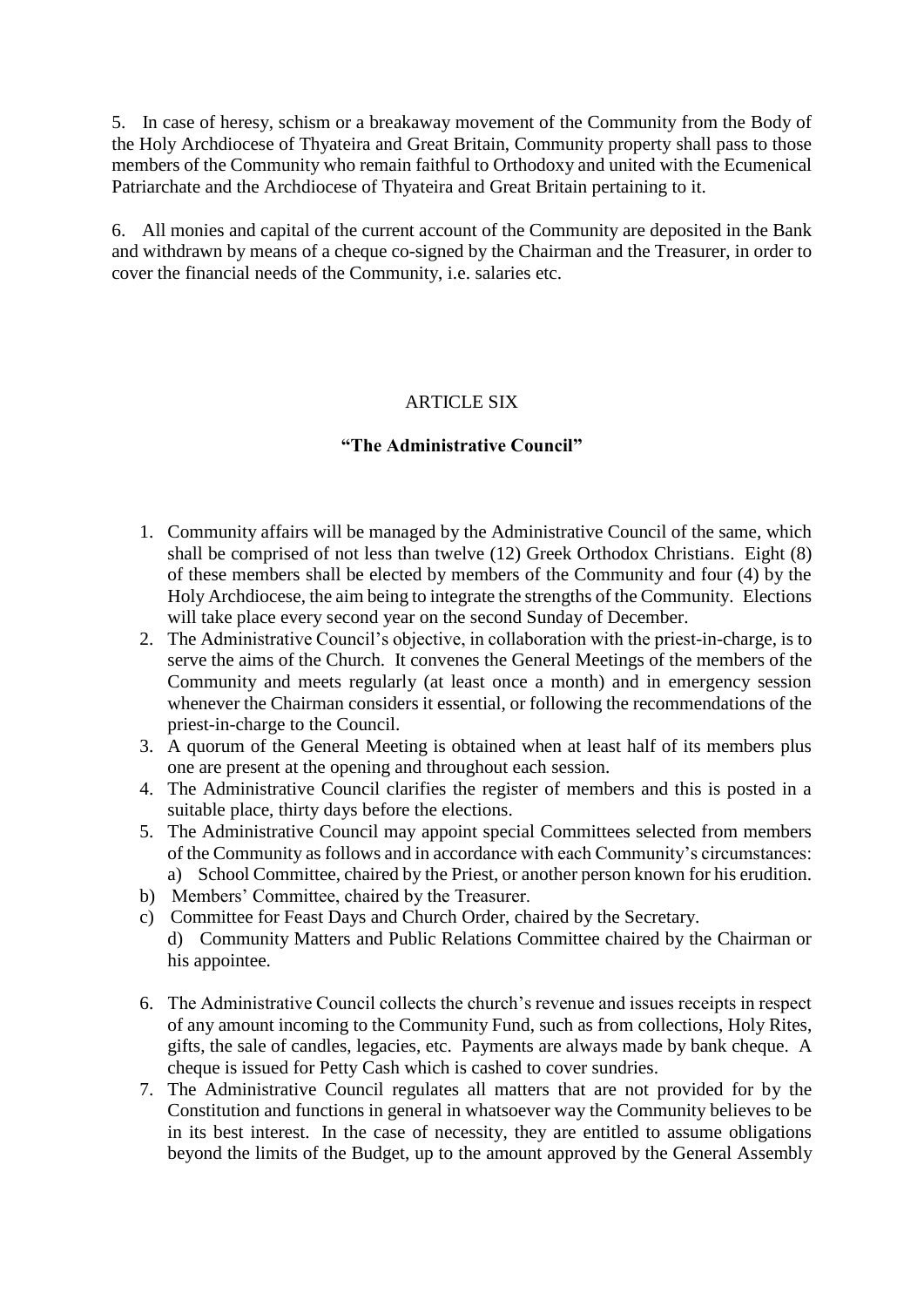and this on one occasion only. For greater amounts, it seeks the approval of the Community Meeting.

- 8. The Administrative Council intervenes in all matters that may create difficulties and anomalies in the Community. In the event that it cannot resolve the matter, it refers it to the Holy Archdiocese, the decision of which is final.
- 9. The Administrative Council refers Spiritual Matters to the Spiritual Court.
- 10. In cooperation with the priest-in-charge and the School Board, the Administrative Council appoints teachers to the Community's School or Schools, from the register approved by the Central Board of Education of the Archdiocese. The Analytical Curriculum approved by the Central Board of Education is implemented in the school(s).
- 11. Only in the event that serious circumstances prevail and given that it has previously obtained the approval of the Central Education Board of Education of the Holy Archdiocese, the Board of Education may terminate teachers' services.
- 12. The Administrative Council, in collaboration with the priest-in-charge, makes every provision necessary for Divine Worship; it maintains good order during it, attends religious services regularly and sets an example for the pious fulfilment of Christian duties.
- 13. The Administrative Council draws up the Annual Financial Reports: the financial year begins on  $1<sup>st</sup>$  January and ends on  $31<sup>st</sup>$  December.
- 14. The budget is submitted to the General Meeting for approval, copies of the same being made available to the Holy Archdiocese.
- 15. Administrative Councils serving Communities may recruit 3-4 members of the younger generation, who have the right to sit in at sessions, so as to be trained in administering Community and related Affairs.

### ARTICLE SEVEN

# "**Elections**"

- 1. Election to the Administrative Council of the Community takes place either by the Holy Archdiocese choosing by merit from a register of older and younger members of the Community who are known for their piety, accomplishments and education, or from regular members of the Community. The election method is decided upon by the Community. If elections are to take place by members voting, then the Administrative Council announces elections during the Members' General Meeting in the second week of November by posting a list of eligible Community members and also by notifying members in writing as to the election date and place and requesting the nomination of candidates. The deadline for candidates to be registered on the list is 9pm on the Thursday before the Second Sunday in December.
- 2. Elections take place in the church on Sunday or on a day designated by the Council and the Priest of the Community, between 9am and 6pm.
- 3. The Supervisory Committee overseeing the election is chaired by the priest-incharge. It comprises four Greek Orthodox Christians who were elected by the General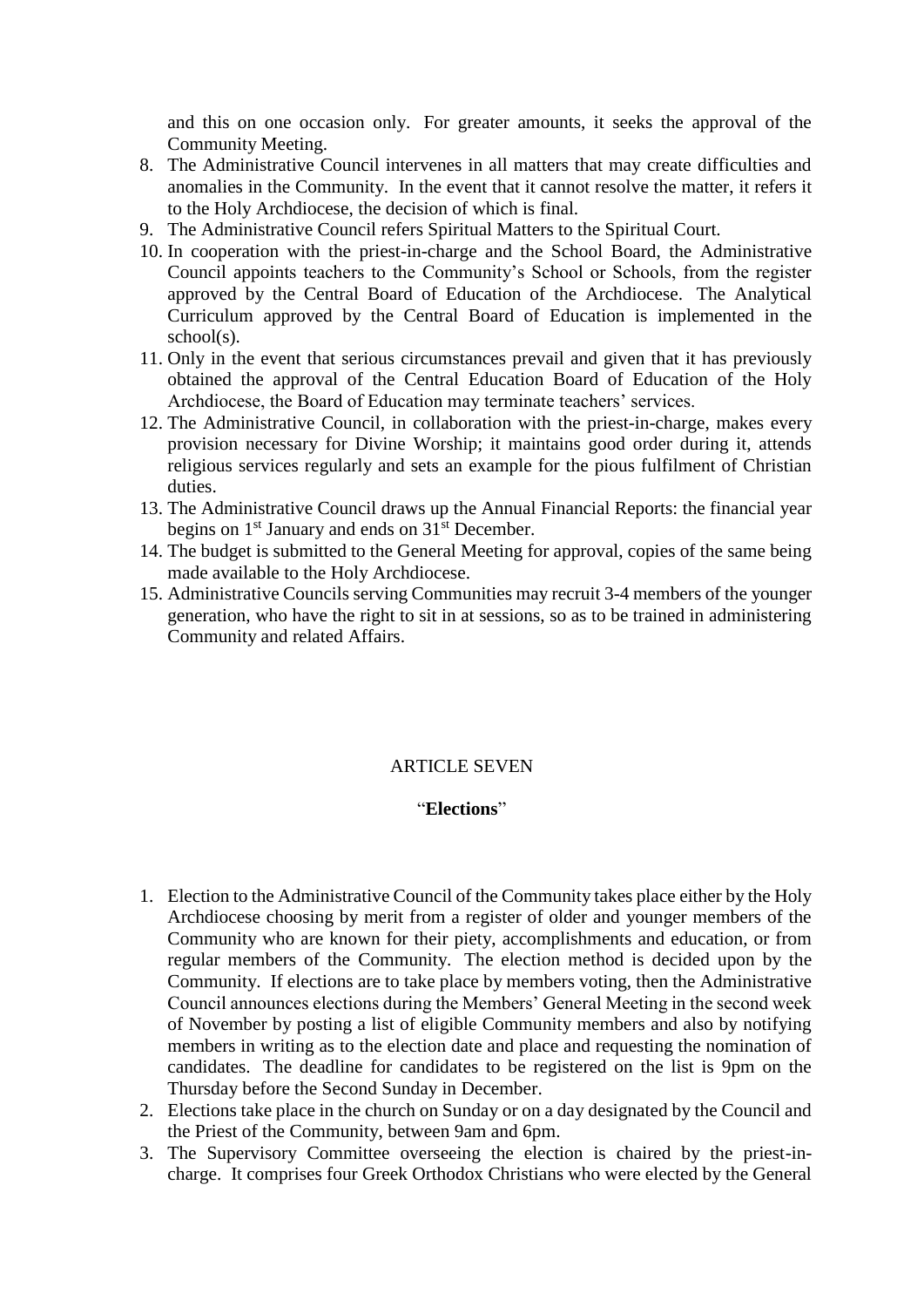Meeting in November. Votes are counted after 6pm and the candidates who have received the highest number of votes are announced.

- 4. In the event of a tie, lots are drawn. In the case that there are not sufficient candidates, the Archdiocese will complete the number by virtue of merit.
- 5. The Election is valid regardless of the number of votes cast. In the event of there not being a full schedule of candidates for members of the Administrative Council of the Community, the Archbishop completes the number by virtue of merit.
- 6. Following the outcome of the vote a written report is drawn up which is signed by the Chairman and sent to His Eminence the Archbishop. He appoints the successful candidates and sends them their Letters of Appointment.
- 7. If for whatever reason, one, two or three members of the Ecclesiastical Council resign, then their replacements are selected from the runners-up. If there no runners-up, then the Archbishop in agreement with the remaining members of the Administrative Council, arranges, within fifteen days (15) for the election of new members drawn from the Community's register. If the entire Council resigns before the end of its term, then the Archdiocese appoints a temporary Council in order to conduct new elections, on the basis of the foregoing paragraphs of this article.
- 8. The resignation of the Council or its Members is submitted in writing to the Archbishop of Thyateira and Great Britain, stating the reasons for the resignation. In the case of the resignation of one, two or three Council members the Archbishop informs the Church Council of this and invites it to seek replacements from other members of the Community. In the case that the resignation entails the majority of or the entire Council, then the priest-in-charge of the church is entrusted with organising new elections according to the provisions of the foregoing paragraphs of this article.
- 9. If an elected Councillor declines to take up his position, he is obliged to inform the Archdiocese of this in writing. If, however, he fails to accept his appointment in writing within three weeks from the date of the election, then he is considered as having declined and the first runner-up is invited to fill the position. If the entire Council declines to take up its duties, then the Archbishop orders new elections according to the provisions of paragraph 7 of this article.
- 10. The elected Ecclesiastical Councillors shall in due course arrange with their predecessors the handing over of the books, receipt books, correspondence, seals, and all of the church's property in general, this being on the basis of an official document signed by both the outgoing Council and the incoming one.
- 11. In the event of the outgoing Ecclesiastical Council declining to hand over the management of the church to the incoming Council, then an emergency session of the Community's General Meeting is convened which examines the matter and takes all legal measures so as to safeguard the church's property and the maintenance of the provisions of this Constitution.
- 12. The following may not be elected to the Community's Administrative Council:
	- a) Non-Greek Orthodox Christians.
	- b) Those who have not been resident in the district for at least a year.
	- c) Those who are under 21.

d) New members who have not paid their subscription in accordance with article 3, paragraph 4.

e) Former councillors who have misappropriated Community or church property.

f) Persons who have been convicted by a Court of Justice and served a prison sentence.

g) Christians who are under spiritual censure, until such time as they receive absolution from the Archbishop.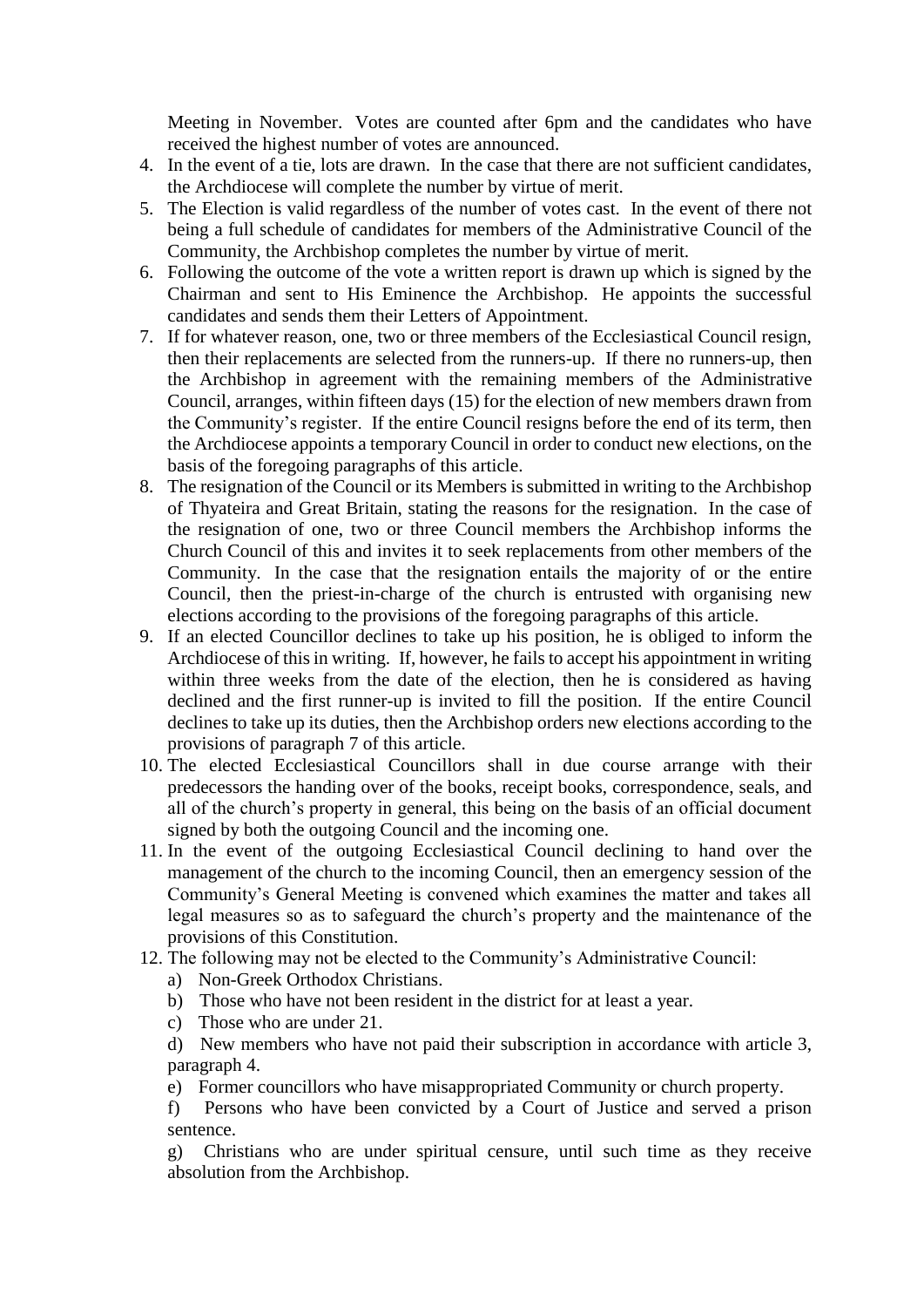h) Persons in receipt of a salary from the Community.

i) In the case that one of those described above participates in the election, then this will invalidate the results.

13. The election results are recorded in the minutes of the Community Meeting and are signed by the Chairman of the Electoral Committee and its members, with a report and a copy of the minutes being sent to the Archdiocese for approval. After approval has been received, those elected convene in session and elect a Community Chairman, Deputy Chairman, Secretary and Treasurer from amongst themselves. The priest-incharge chairs this Council meeting. After approval has been given by the Archdiocese, the priest-in-charge decides on the Sunday during which the swearing in or affirmation of the new Administrative Council will to take place. The members of the Administrative Council declare as follows in front of the Congregation:

"Having our hand on the Book of the Gospels, we reverently and sincerely declare that we will faithfully observe the Doctrines, Teachings, Traditions, Sacred Canons and moral precepts of the Greek Orthodox Church; and that we will respect and apply the provisions of the Constitution of the Communities of the Holy Archdiocese of Thyateira and Great Britain, faithfully and sincerely carrying out the duties for which we have been elected, in obedience to the Ecclesiastical Authorities.

May God be our guide".

- 14. In the absence of such an attestation, the Administrative Council may not assume its duties.
- 15. Any member refusing to attest as above will be replaced by one of the runners-up.

# ARTICLE EIGHT

# "**Officers' Duties**"

- 1. The Chairman:
	- a) Summons all the Meetings of the Administrative Council.

b) Opens the Meetings of the Administrative Council with a prayer that is said by the Priest.

c) Introduces the items on the Agenda.

d) Leads the discussions. He accepts proposals, puts issues to a vote, gives the floor and removes the same privilege from those who misuse it, and if the need arises he dissolves the meeting in the event that his requests for due order are not respected.

e) Is obliged to sign the Minutes, together with the Secretary and the priest-in-charge, in addition to all outgoing documents, as well as counter-signing all cheques together with the Treasurer.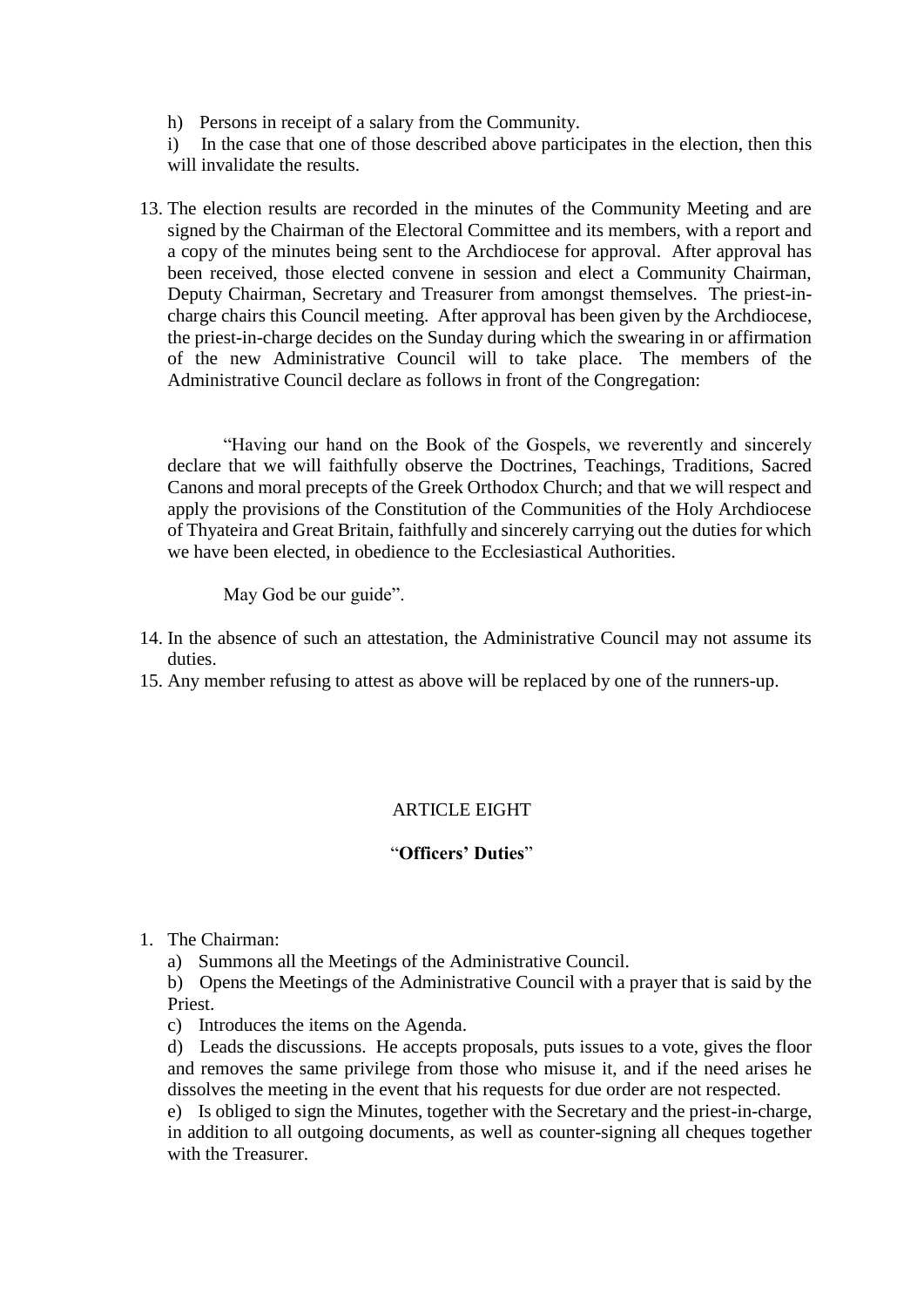f) Exercises the authority which his Chairmanship gives him in accordance with the Law and this Constitution.

2. Deputy Chairman's Duties.

The Deputy Chairman has the same rights and responsibilities when acting as Chairman.

3. Secretary's Duties. The Secretary:

a) Keeps the Community seal.

b) Is present at every Meeting of the Administrative Council and at the General Assemblies and keeps the Minutes of the same.

c) Maintains the official correspondence and the Community's archive.

d) Signs the Community's outgoing correspondence together with the Chairman and the priest-in-charge.

e) Hands over to his successor with everything being in order, based on a formal document, a copy of which being sent to the Archdiocese.

f) If the Secretary is unable to fulfil all his duties, the Administrative Council is permitted to appoint a salaried Special Secretary who does not have the right to vote.

4. Treasurer's Duties. The Treasurer.

a) Receives the revenue of the Community and deposits the same in a Bank Account held in the name of the Community in a Bank decided on by the Administrative Council.

b) Keeps the account books as well as a specific ledger of income and expenditure.

c) Countersigns the cheques together with the Chairman.

d) Safeguards the Community's money by taking out adequate insurance for himself, the Premiums being paid out of the Community's funds.

e) Hands over to his successor with everything being in order, based on a formal document, a copy of which being sent to the Archdiocese.

# ARTICLE NINE

## "**General Meetings of the Community**"

1. The Community holds two Regular General Meetings: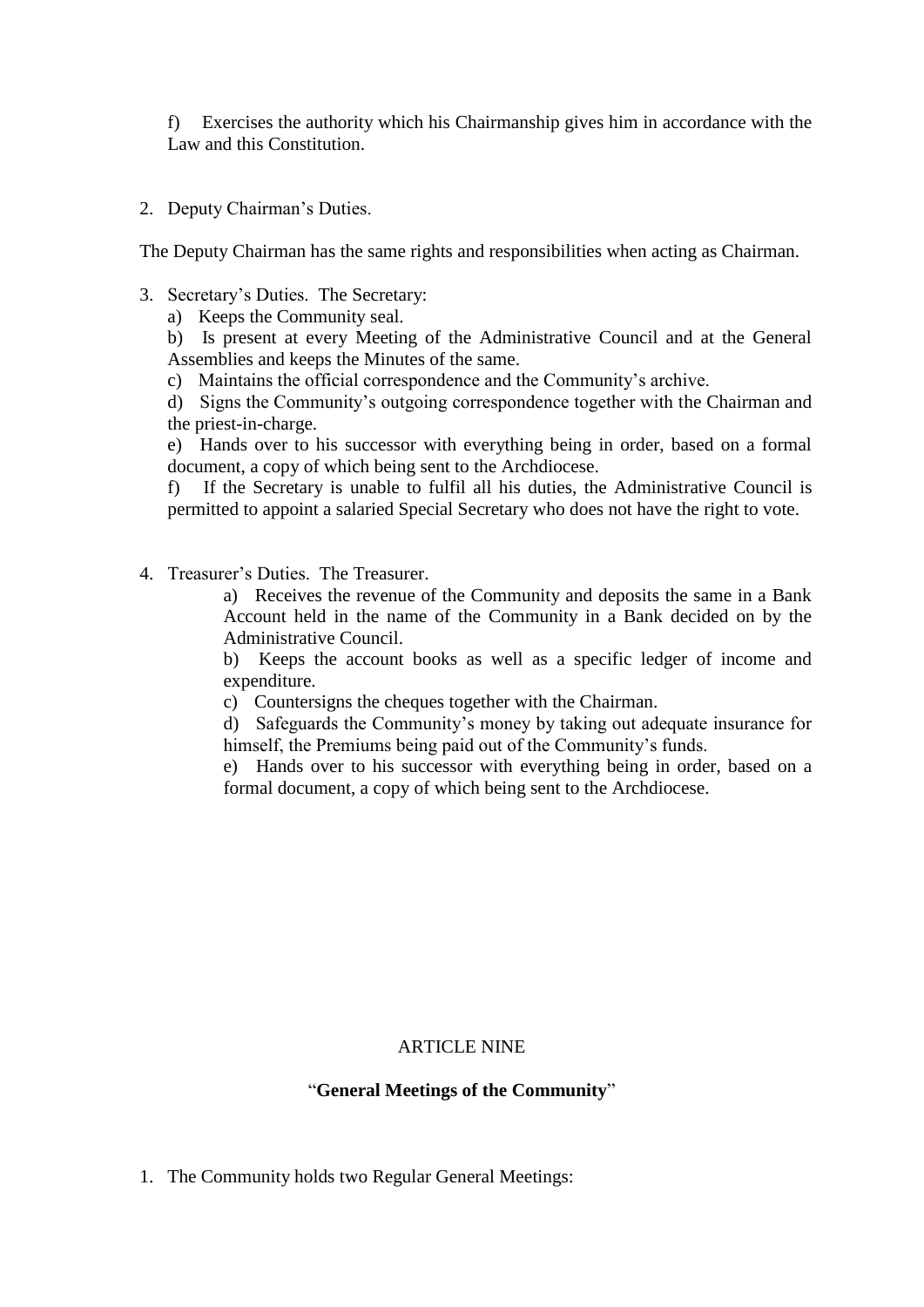One takes place on a Sunday in November or on another day as determined by the Administrative Council, for which the Council draws up a Report of the decisions taken, makes reference to the next elections and seeks candidates for them.

- 2. Invitations signed by the Chairman, the priest-in-charge and the Secretary, specifying the place, time and agenda of the General Meeting are sent out to Community Members.
- 3. The second annual General Meeting takes place on the second, third or fourth Sunday after Easter, at which the Community's Financial Report is presented, as well on the condition of the School, and suggestions are made by the Community with a view to improving the Community's prospects.
- 4. The Chairman of the Ecclesiastical Council chairs the General Meetings, in his absence the Deputy Chairman, and so on. Discussions of a private nature between members are forbidden during meetings. None of the members may speak without the permission of the Chairman, neither may one speak twice on the same subject. When the Chairman decides that a matter under debate has been exhausted, only the proposer has the right to speak again. Differences are settled by a vote under the Chairman's supervision; in the event of a tie, the Chairman has the casting vote.
- 5. Each proposal or modification introduced to the Meeting for discussion must be supported by one other of those members present at the Meeting having the right to vote, otherwise it is rejected by it. Matters that have been debated are decided upon by majority voting, that is to say fifty percent of the confirmed votes of the members present plus one. The Chairman may order a secret ballot if he considers it useful in such a case.
- 6. It is not possible to discuss or decide upon any matter at the General Meeting if a minimum of 21 members are not present amongst those Members with a right to vote, including the Chairman, in which case the Meeting is considered to have achieved a quorum. In the event that a quorum is not achieved, the General Meeting is adjourned by the Chair for fifteen days, after which, when reconvened, the Meeting is considered as having reached a quorum regardless of the number of members present.
- 7. The Meeting may not, despite having achieved a quorum, broach matters for debate which are not included on the agenda sent to Members together with the invitation.
- 8. Apart from the Regular Community General Meetings, the Administrative Council may call an Emergency meeting whenever it considers it necessary. A meeting may also be called if at least 20 Members request the same in writing.
- 9. Every General Meeting has the following rights and obligations:
	- a) It begins with a prayer led by the priest-in-charge.

b) It keeps a register of attendance having first checked the identity of all those attending and their legal right to be present.

c) It keeps a Minutes' book, signed by the Chairman and Secretary as well as the priest-in-charge.

d) It achieves a quorum when 21 regular Members of the Community are present at the opening and throughout the entire Meeting. In the event that a quorum cannot be achieved, a new General Meeting is called within fifteen days whereby a quorum is considered to have been achieved regardless of the number of Members present.

e) The Chairman opens and closes the proceedings. The Secretary reads the names of those enrolled in the Members' book so as to determine the figure for the majority by which decisions are taken.

f) The Secretary reads the Minutes of the previous Meeting, and they are approved after any necessary amendments have been made.